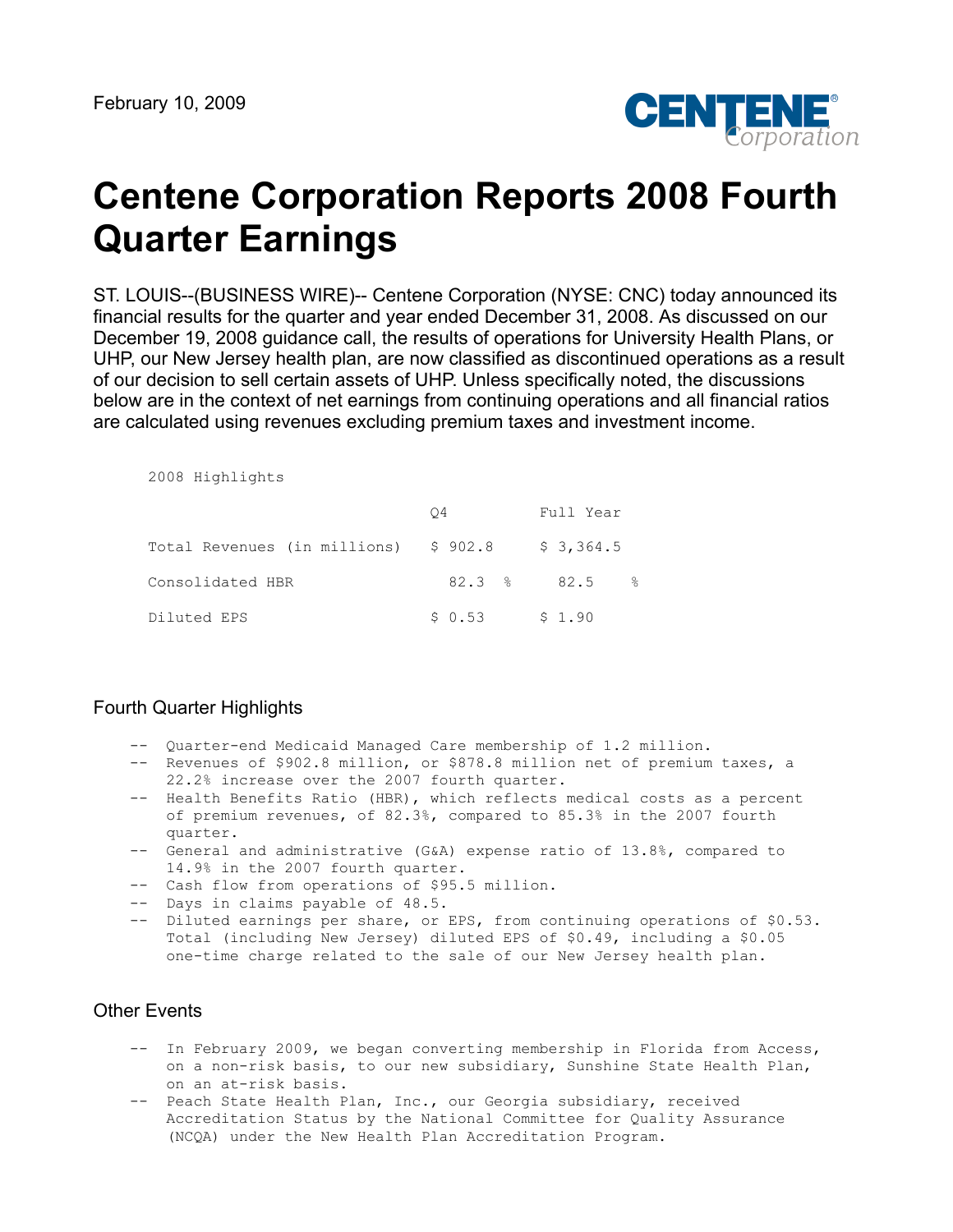Michael F. Neidorff, Centene's Chairman and Chief Executive Officer, stated, "We were pleased with the results of the fourth quarter and year, which reflect our focus on fundamentals that we will maintain going forward."

The following table depicts membership in Centene's managed care organizations, by state, at December 31, 2008 and 2007:

|                    | 2008      | 2007                                                                    |
|--------------------|-----------|-------------------------------------------------------------------------|
| Georgia            | 288,300   | 287,900                                                                 |
| Indiana            | 175,300   | 154,600                                                                 |
| Ohio               | 133,400   | 128,700                                                                 |
| South Carolina (a) | 31,300    | 31,800                                                                  |
| Texas              | 431,700   | 354,400                                                                 |
| Wisconsin          | 124,800   | 131,900                                                                 |
| Total              | 1,184,800 | 1,089,300                                                               |
|                    |           | (a) Substantially all of the 2007 membership in South Carolina was on a |

non-risk basis.

The following table depicts membership in Centene's managed care organizations, by member category, at December 31, 2008 and 2007:

|                                      | 2008                            | 2007    |
|--------------------------------------|---------------------------------|---------|
| Medicaid                             | 862,500                         | 807,600 |
| SCHIP/Foster Care                    | 257,300                         | 214,600 |
| ABD/Medicare                         | 65,000                          | 67,100  |
| Total                                | $1,184,800$ (a) $1,089,300$ (b) |         |
| (a) $1,181,100$ at-risk; $3,700$ ASO |                                 |         |
| (b) 1,054,200 at-risk; 35,100 ASO    |                                 |         |

## Statement of Operations

- -- For the 2008 fourth quarter, revenues, net of premium taxes, increased 22.2% to \$878.8 million from \$719.4 million in the 2007 fourth quarter. The increase was primarily driven by membership growth, especially related to the new Foster Care contract in Texas, premium rate increases and the recent acquisition of Celtic, which closed on July 1, 2008.
- -- The consolidated HBR, which reflects medical costs as a percent of premium revenues, was 82.3%, a decrease from 85.3% in the 2007 fourth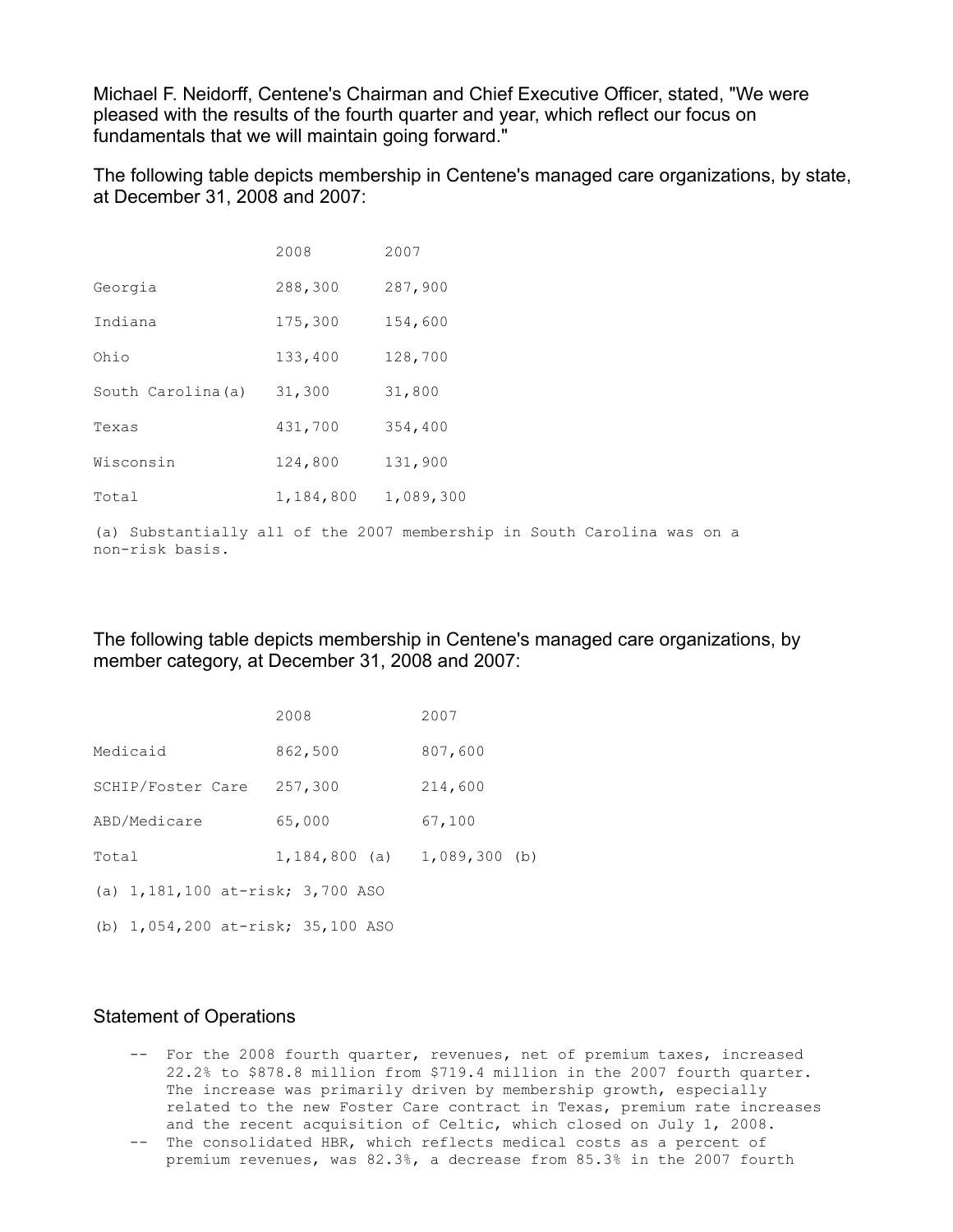quarter. The decrease is primarily due to overall increased premium yield, a moderating medical cost trend and the acquisition of Celtic. Sequentially, our consolidated HBR increased from 82.2% in the 2008 third quarter to 82.3%.

- -- Consolidated G&A expense as a percent of premium and service revenues was 13.8% in the fourth quarter of 2008, a decrease from 14.9% in the fourth quarter of 2007. The decrease was due primarily to the restructuring charge recorded in the fourth quarter of 2007.
- -- Loss from discontinued operations in the fourth quarter of 2008 includes a \$3.7 million pre-tax, or \$0.05 per diluted share, charge primarily for asset impairments and employee severance related to the sale of our New Jersey health plan.
- -- For the year ended December 31, 2008, revenues, net of premium taxes, from continuing operations increased 21.6% to \$3.3 billion from \$2.7 billion for the same period in the prior year. G&A expenses as a percent of premium and service revenues decreased to 13.6% in the year ended December 31, 2008, compared to 14.3% in the year ended December 31, 2007. Earnings from operations increased to \$131.6 million in the year ended December 31, 2008 from \$55.3 million in the year ended December 31, 2007. Net earnings from continuing operations, were \$84.2 million, or \$1.90 per diluted share in 2008.
- -- The following table reconciles diluted EPS from continuing operations to total diluted EPS:

EPS Reconciliation:

| Diluted EPS from continuing operations $(1)$ \$ 1.90 |        |
|------------------------------------------------------|--------|
| Discontinued health plan operations                  | 0.03   |
| New Jersey one-time exit charges                     | (0.05) |
| Total diluted EPS                                    | \$1.88 |

 Includes \$0.28 recorded during the first quarter of 2008 related (1) to the Georgia premium rate increase for July 1, 2007 - December 31, 2007.

#### Balance Sheet and Cash Flow

At December 31, 2008, the Company had cash and investments of \$822.1 million, including \$798.0 million held by its regulated entities and \$24.1 million held by its unregulated entities. Medical claims liabilities totaled \$373.0 million, representing 48.5 days in claims payable, an increase of 0.2 days from December 31, 2007 and an increase of 0.6 days from September 30, 2008. Total debt was \$264.9 million and debt to capitalization was 34.6%. Year to date cash flow from operations was \$222.0 million.

A reconciliation of the Company's change in days in claims payable from the immediately preceding quarter-end is presented below: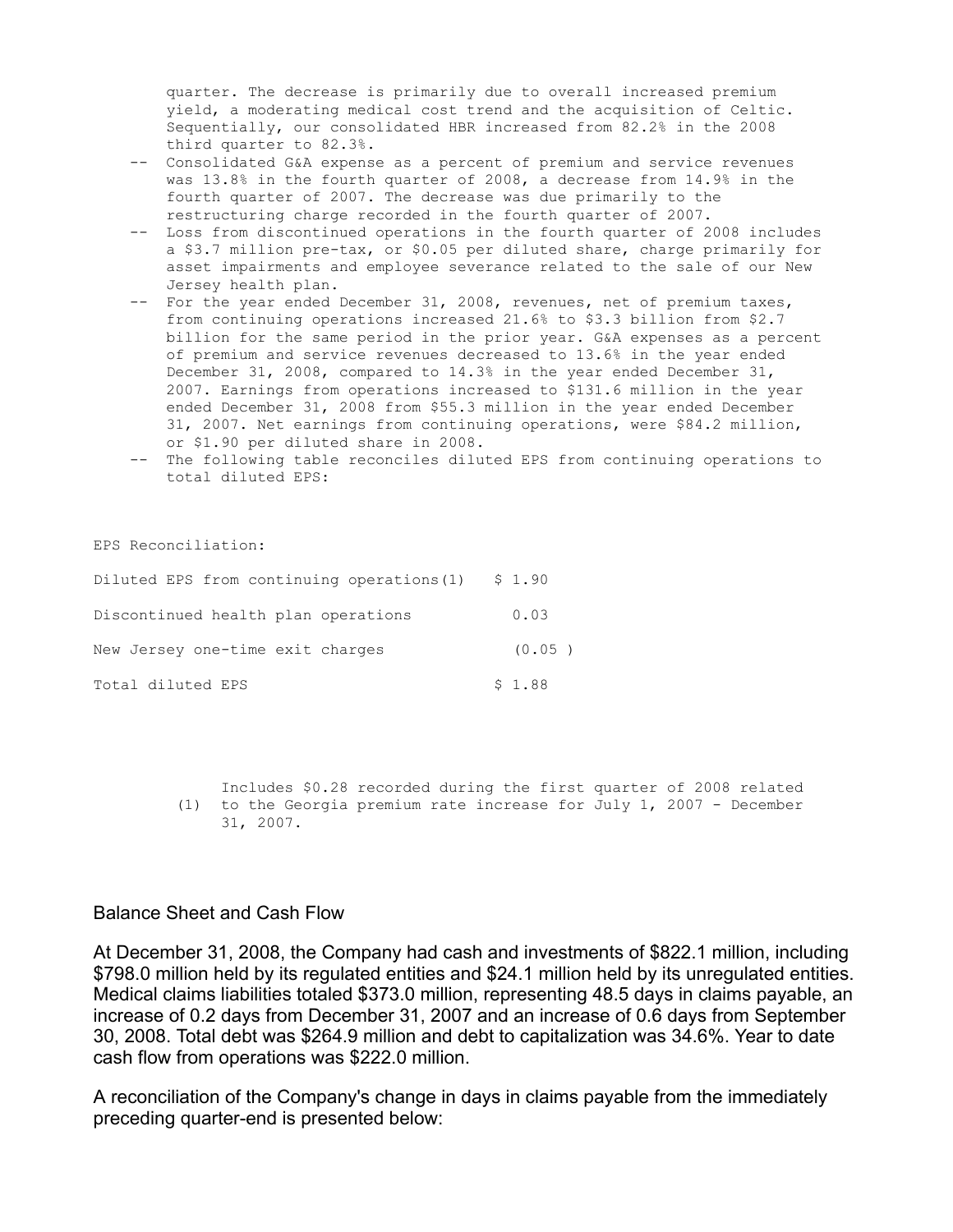| Days in claims payable, September 30, 2008 | 47.9 |
|--------------------------------------------|------|
| State medical expense reconciliation       | 0.5  |
| Other                                      | 0.1  |
| Days in claims payable, December 31, 2008  | 48.5 |

# **Outlook**

The table below depicts the Company's annual guidance for 2009:

|                                            | Full Year 2009    |      |
|--------------------------------------------|-------------------|------|
|                                            | Low               | High |
| Revenue (in millions)(1)                   | $$3,650$ $$3,775$ |      |
| Earnings per diluted share $$1.82$ $$1.94$ |                   |      |
| (1) Revenue net of premium tax             |                   |      |

The Company is maintaining its previously issued 2009 financial guidance.

# Conference Call

As previously announced, the Company will host a conference call Tuesday, February 10, 2009, at 8:30 A.M. (Eastern Time) to review the financial results for the fourth quarter and year ended December 31, 2008, and to discuss its business outlook. Michael F. Neidorff and Eric R. Slusser will host the conference call. Investors are invited to participate in the conference call by dialing 800-273-1254 in the U.S. and Canada, 973-638-3440 from abroad, or via a live internet broadcast on the Company's website at [www.centene.com,](http://www.centene.com/) under the Investor Relations section. A replay will be available for on-demand listening shortly after the completion of the call until 11:59 P.M. (Eastern Time) on February 24, 2009 at the aforementioned URL, or by dialing 800-642-1687 in the U.S. and Canada, or 706-645- 9291 from abroad, and entering access code 81401888.

# About Centene Corporation

Centene Corporation is a leading multi-line healthcare enterprise that provides programs and related services to individuals receiving benefits under Medicaid, including the State Children's Health Insurance Program (SCHIP), as well as Aged, Blind, or Disabled (ABD), Foster Care, Long-Term Care and Medicare (Special Needs Plans). The Company operates local health plans and offers a range of healthcare solutions for the rising number of uninsured Americans. It also contracts with other healthcare and commercial organizations to provide specialty services including behavioral health, life and health management, managed vision, nurse triage, pharmacy benefits management and treatment compliance. Information regarding Centene is available via the Internet at [www.centene.com](http://www.centene.com/).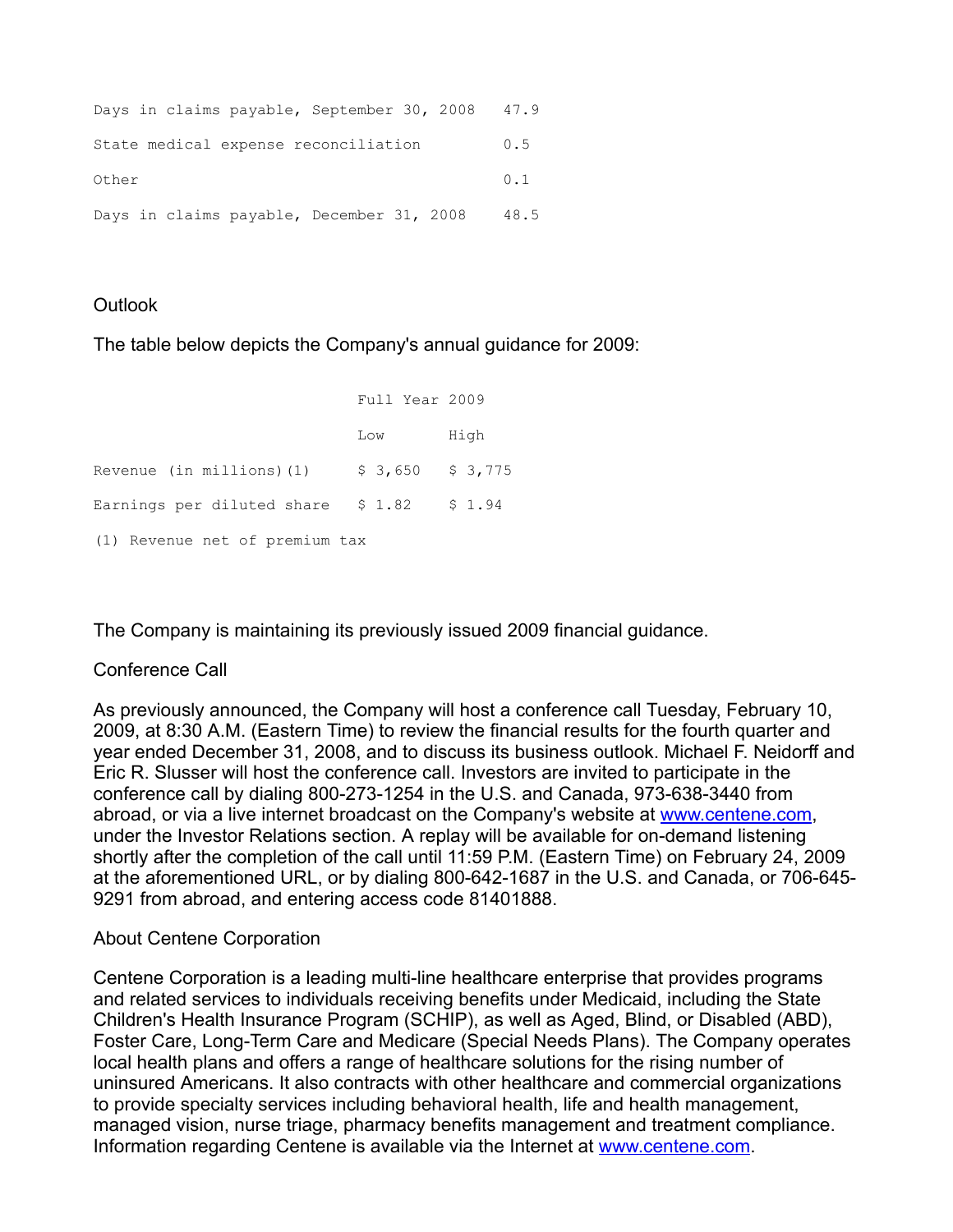The information provided in this press release contains forward-looking statements that relate to future events and future financial performance of Centene. Subsequent events and developments may cause the Company's estimates to change. The Company disclaims any obligation to update this forward-looking financial information in the future. Readers are cautioned that matters subject to forward-looking statements involve known and unknown risks and uncertainties, including economic, regulatory, competitive and other factors that may cause Centene's or its industry's actual results, levels of activity, performance or achievements to be materially different from any future results, levels of activity, performance or achievements expressed or implied by these forward-looking statements. Actual results may differ from projections or estimates due to a variety of important factors, including Centene's ability to accurately predict and effectively manage health benefits and other operating expenses, competition, changes in healthcare practices, changes in federal or state laws or regulations, inflation, provider contract changes, new technologies, reduction in provider payments by governmental payors, major epidemics, disasters and numerous other factors affecting the delivery and cost of healthcare. The expiration, cancellation or suspension of Centene's Medicaid Managed Care contracts by state governments would also negatively affect Centene.

### [Tables Follow]

CENTENE CORPORATION AND SUBSIDIARIES

CONSOLIDATED BALANCE SHEETS

(In thousands, except share data)

| December 31, |  |
|--------------|--|
|--------------|--|

|                                                                                                                     | 2008      | 2007      |
|---------------------------------------------------------------------------------------------------------------------|-----------|-----------|
| ASSETS                                                                                                              |           |           |
| Current assets:                                                                                                     |           |           |
| Cash and cash equivalents of continuing operations                                                                  | \$370,999 | \$267,305 |
| Cash and cash equivalents of discontinued operations                                                                | 8,100     | 1,279     |
| Total cash and cash equivalents                                                                                     | 379,099   | 268,584   |
| Premium and related receivables, net of allowance<br>for uncollectible accounts of \$595 and \$258,<br>respectively | 92,531    | 79,492    |
| Short-term investments, at fair value (amortized<br>cost \$108,469 and \$46,193, respectively)                      | 109,393   | 46,074    |
| Other current assets                                                                                                | 75,333    | 39,382    |
| Current assets of discontinued operations other than<br>cash                                                        | 9,987     | 12,807    |
| Total current assets                                                                                                | 666,343   | 446,339   |
| Long-term investments, at fair value (amortized cost                                                                | 332, 411  | 317,041   |

\$329,330 and \$314,681, respectively)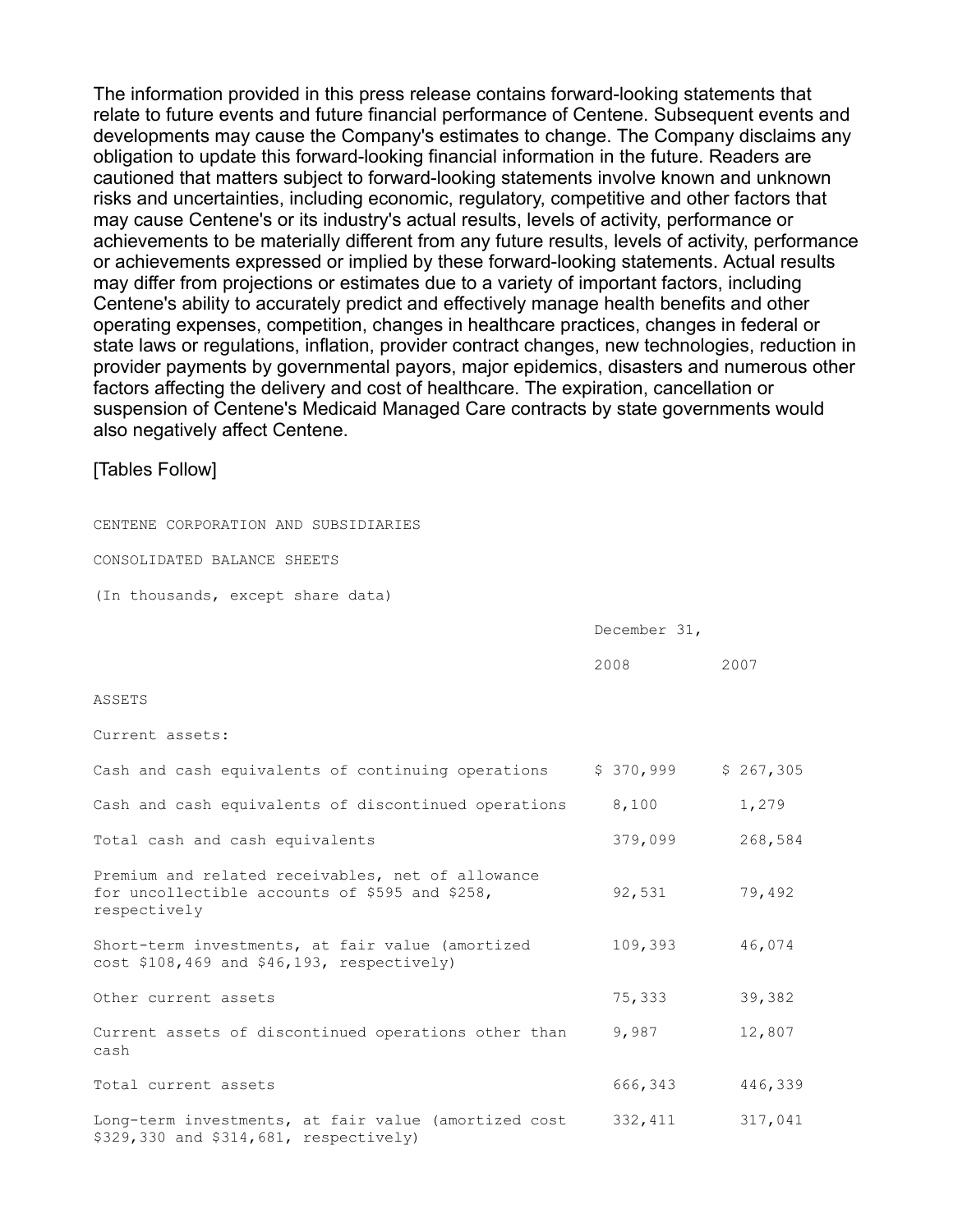| Restricted deposits, at fair value (amortized cost<br>$$9,124$ and $$6,383$ , respectively)                                                | 9,254                     | 6,430       |
|--------------------------------------------------------------------------------------------------------------------------------------------|---------------------------|-------------|
| Property, software and equipment, net                                                                                                      | 175,858                   | 135,883     |
| Goodwill                                                                                                                                   | 163,380                   | 138,862     |
| Intangible assets, net                                                                                                                     | 17,575                    | 11,337      |
| Other long-term assets                                                                                                                     | 59,083                    | 36,067      |
| Long-term assets of discontinued operations                                                                                                | 27,248                    | 29,865      |
| Total assets                                                                                                                               | $$1,451,152$ $$1,121,824$ |             |
| LIABILITIES AND STOCKHOLDERS' EQUITY                                                                                                       |                           |             |
| Current liabilities:                                                                                                                       |                           |             |
| Medical claims liability                                                                                                                   | \$373,037                 | \$313,364   |
| Accounts payable and accrued expenses                                                                                                      | 219,566                   | 102,944     |
| Unearned revenue                                                                                                                           | 17,107                    | 44,016      |
| Current portion of long-term debt                                                                                                          | 255                       | 971         |
| Current liabilities of discontinued operations                                                                                             | 31,013                    | 25,505      |
| Total current liabilities                                                                                                                  | 640,978                   | 486,800     |
| Long-term debt                                                                                                                             | 264,637                   | 206,406     |
| Other long-term liabilities                                                                                                                | 43,539                    | 13,300      |
| Long-term liabilities of discontinued operations                                                                                           | 726                       | 271         |
| Total liabilities                                                                                                                          | 949,880                   | 706,777     |
| Commitments and contingencies                                                                                                              |                           |             |
| Stockholders' equity:                                                                                                                      |                           |             |
| Common stock, \$.001 par value; authorized<br>100,000,000 shares; issued and outstanding<br>42,987,764 and 43,667,837 shares, respectively | 43                        | 44          |
| Additional paid-in capital                                                                                                                 | 222,841                   | 221,693     |
| Accumulated other comprehensive income:                                                                                                    |                           |             |
| Unrealized gain on investments, net of tax                                                                                                 | 3,152                     | 1,571       |
| Retained earnings                                                                                                                          | 275,236                   | 191,739     |
| Total stockholders' equity                                                                                                                 | 501,272                   | 415,047     |
| Total liabilities and stockholders' equity                                                                                                 | \$1,451,152               | \$1,121,824 |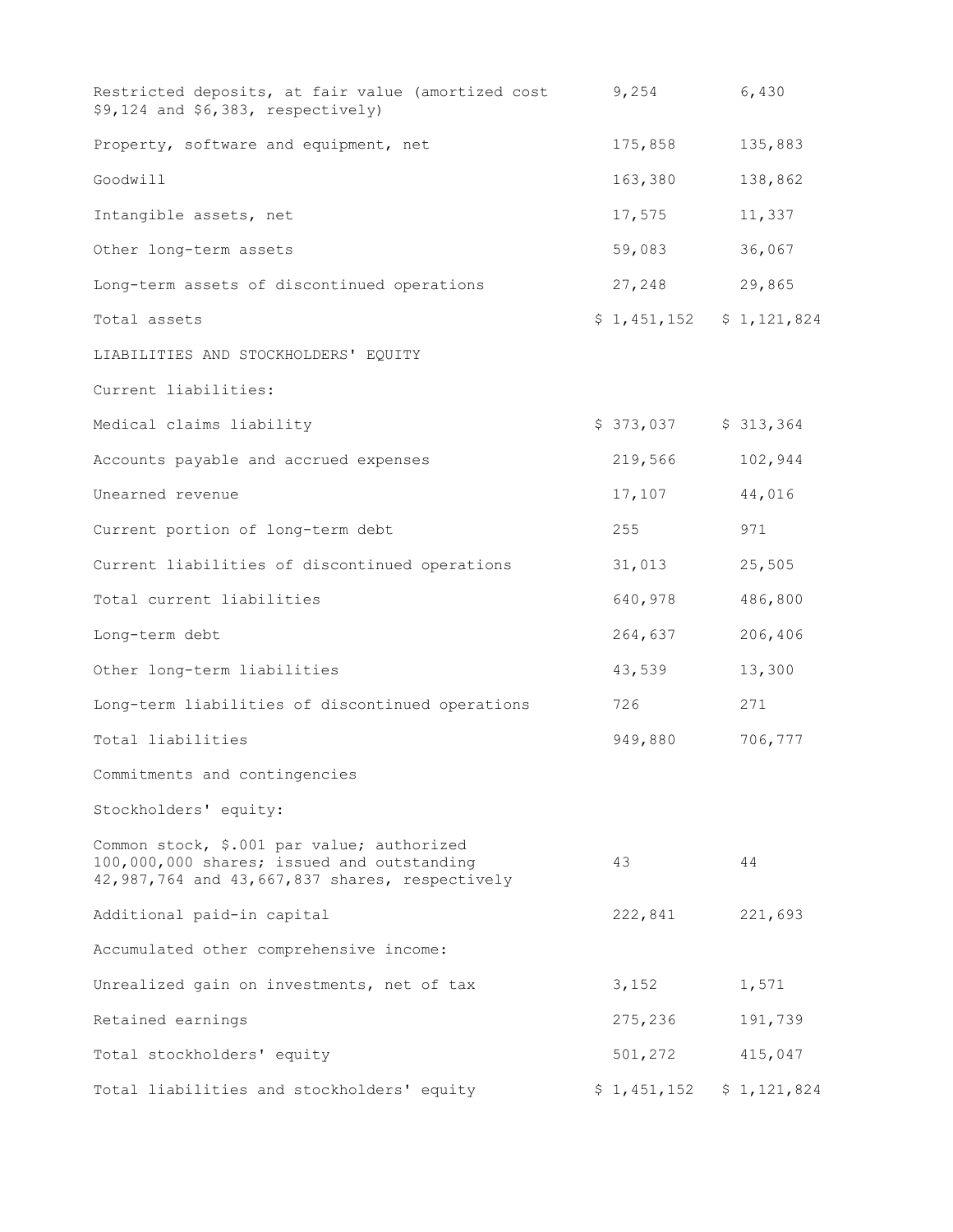#### CENTENE CORPORATION AND SUBSIDIARIES

#### CONSOLIDATED STATEMENTS OF OPERATIONS

(In thousands, except share data)

|                                           | Three Months Ended |                                      | Year Ended                  |                               |  |  |
|-------------------------------------------|--------------------|--------------------------------------|-----------------------------|-------------------------------|--|--|
|                                           | December 31,       |                                      | December 31,                |                               |  |  |
|                                           | 2008               | 2007                                 | 2008                        | 2007                          |  |  |
|                                           | (Unaudited)        |                                      | (Unaudited)                 |                               |  |  |
| Revenues:                                 |                    |                                      |                             |                               |  |  |
| Premium                                   | \$860,811          | \$700,030                            | \$3,199,360                 | \$2,611,953                   |  |  |
| Premium tax                               | 23,952             | 20,393                               | 90,202                      | 76,567                        |  |  |
| Service                                   | 17,995             | 19,399                               | 74,953                      | 80,508                        |  |  |
| Total revenues                            | 902,758            | 739,822                              | 3, 364, 515                 | 2,769,028                     |  |  |
| Operating<br>expenses:                    |                    |                                      |                             |                               |  |  |
| Medical costs                             | 708,163            | 596,971                              | 2,640,335                   | 2,190,898                     |  |  |
| Cost of<br>services                       | 13,453             | 15,530                               | 56,920                      | 61,348                        |  |  |
| General and<br>administrative<br>expenses | 121,343            | 107,159                              | 444,733                     | 384,970                       |  |  |
| Premium tax                               | 24,329             | 20,393                               | 90,966                      | 76,567                        |  |  |
| Total<br>operating<br>expenses            | 867,288            | 740,053                              | 3, 232, 954                 | 2,713,783                     |  |  |
| Earnings from<br>operations               | 35,470             | (231<br>$\left( \frac{1}{2} \right)$ | 131,561                     | 55,245                        |  |  |
| Other income<br>(expense) :               |                    |                                      |                             |                               |  |  |
| Investment and 6,004<br>other income      |                    | 6,069                                | 21,728                      | 24,452                        |  |  |
| Interest<br>expense                       | (4, 237)           | (4, 110)                             | (16, 673)<br>$\overline{)}$ | (15, 626)<br>$\left( \right)$ |  |  |
| Earnings<br>before income<br>tax expense  | 37,237             | 1,728                                | 136,616                     | 64,071                        |  |  |
| Income tax<br>expense                     | 13,971             | 97                                   | 52,435                      | 23,031                        |  |  |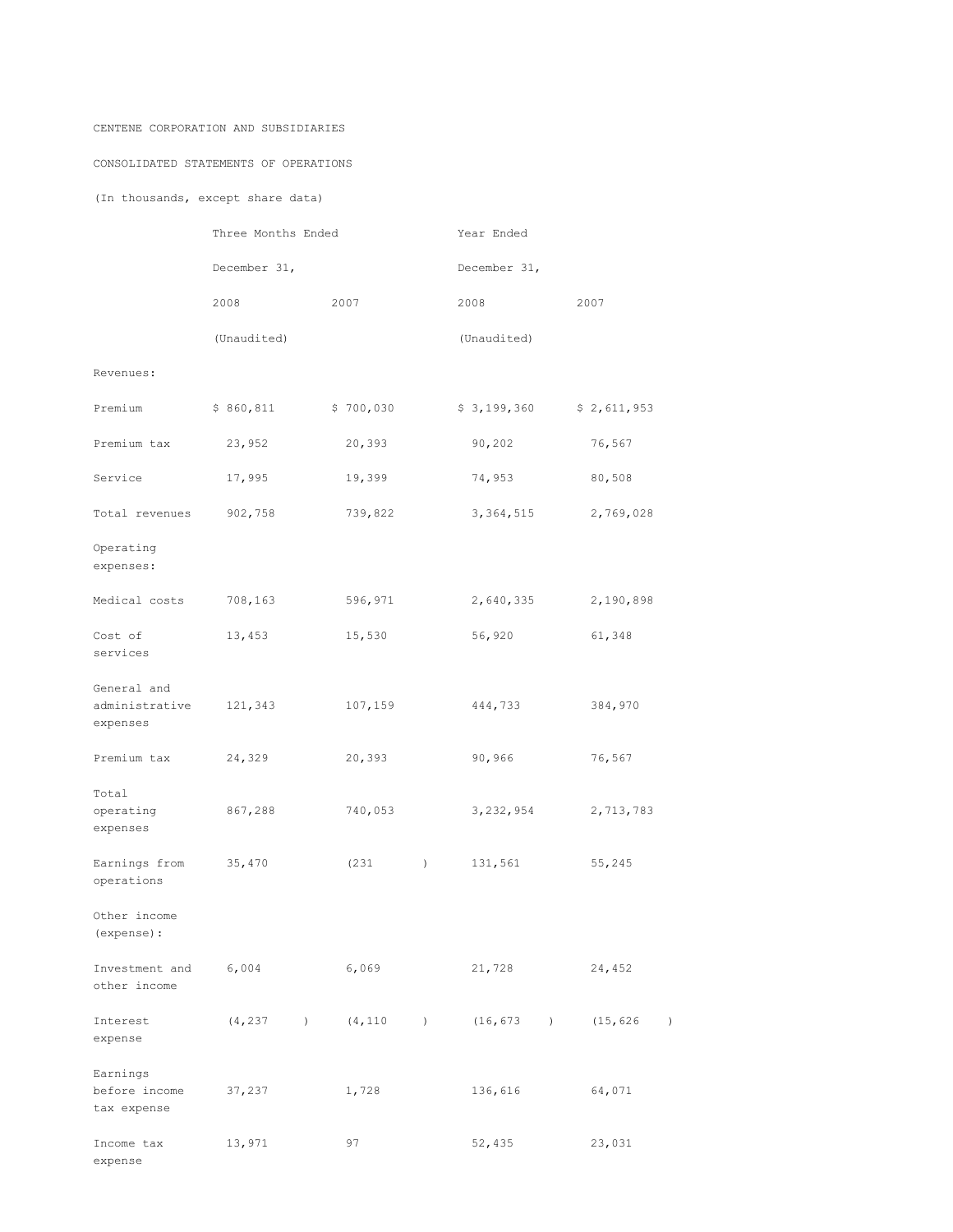| Net earnings<br>from<br>continuing<br>operations                                          | 23,266     |                  | 1,631      |                  | 84,181       |                  | 41,040     |
|-------------------------------------------------------------------------------------------|------------|------------------|------------|------------------|--------------|------------------|------------|
| Discontinued<br>operations,<br>net of income<br>tax (benefit)                             |            |                  |            |                  |              |                  |            |
| expense of \$<br>$(671)$ , \$940, \$<br>$(281)$ , and \$<br>$(31, 563)$ ,<br>respectively | (1, 843)   | $\left( \right)$ | (158)      | $\left( \right)$ | (684)        | $\left( \right)$ | 32,362     |
| Net earnings                                                                              | \$21,423   |                  | \$1,473    |                  | \$83,497     |                  | \$73,402   |
| Net earnings<br>per share:                                                                |            |                  |            |                  |              |                  |            |
| Basic:                                                                                    |            |                  |            |                  |              |                  |            |
| Continuing<br>operations                                                                  | \$0.54     |                  | \$0.04     |                  | \$1.95       |                  | \$0.95     |
| Discontinued<br>operations                                                                | (0.04)     | $\lambda$        | (0.01)     | $\left( \right)$ | (0.02)       | $\left( \right)$ | 0.74       |
| Basic earnings<br>per common<br>share                                                     | \$0.50     |                  | \$0.03     |                  | \$1.93       |                  | \$1.69     |
| Diluted:                                                                                  |            |                  |            |                  |              |                  |            |
| Continuing<br>operations                                                                  | \$0.53     |                  | \$0.04     |                  | \$1.90       |                  | \$0.92     |
| Discontinued<br>operations                                                                | (0.04)     | $\left( \right)$ | (0.01)     | $\left( \right)$ | (0.02)       | $\left( \right)$ | 0.72       |
| Diluted<br>earnings per<br>common share                                                   | \$0.49     |                  | \$0.03     |                  | \$1.88       |                  | \$1.64     |
| Weighted<br>average number<br>of shares<br>outstanding:                                   |            |                  |            |                  |              |                  |            |
| Basic                                                                                     | 42,957,593 |                  | 43,574,811 |                  | 43, 275, 187 |                  | 43,539,950 |
| Diluted                                                                                   | 44,043,749 |                  | 44,951,016 |                  | 44,398,955   |                  | 44,823,082 |

#### CENTENE CORPORATION AND SUBSIDIARIES

#### CONSOLIDATED STATEMENTS OF CASH FLOWS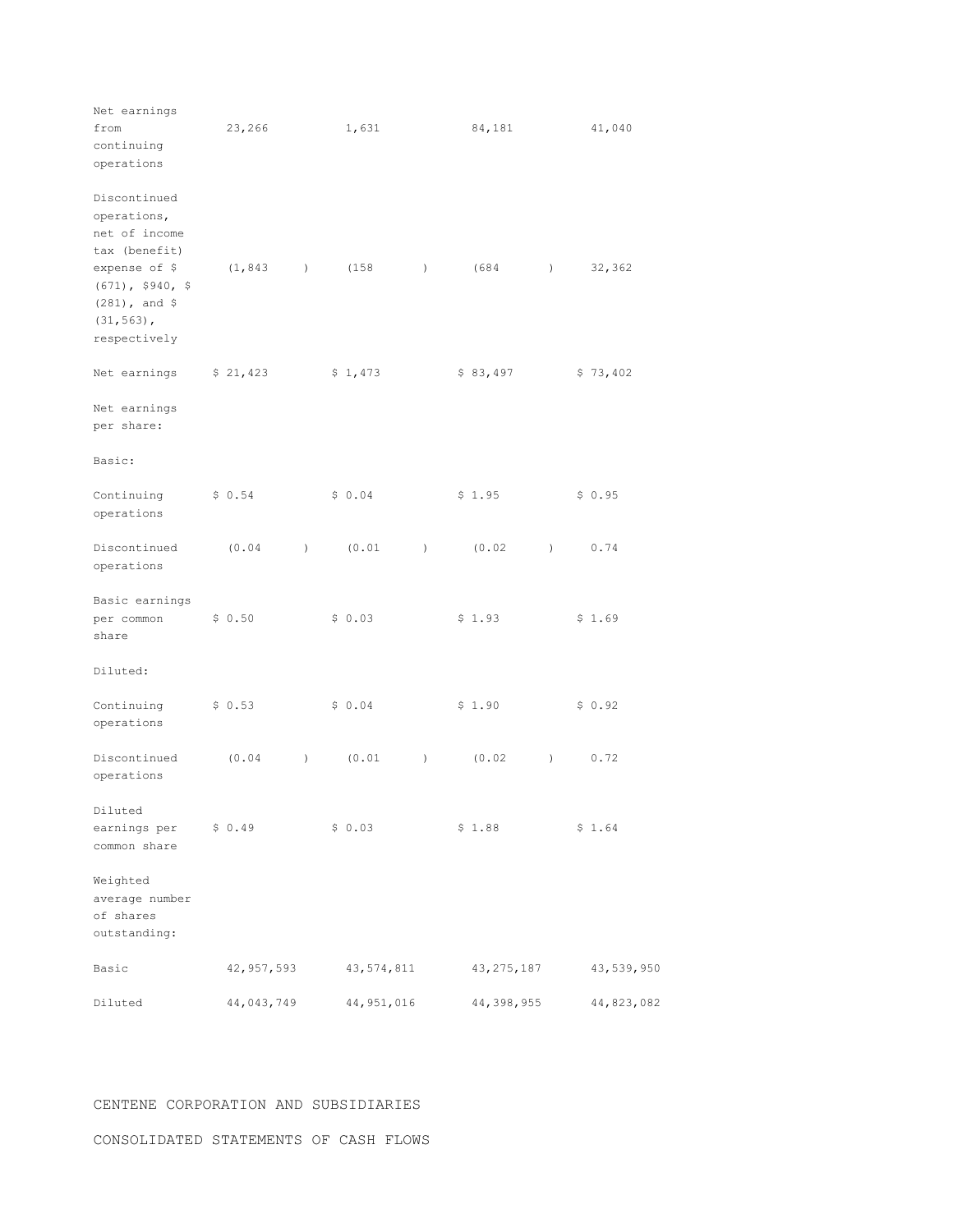(In thousands)

|                                                                                         | Year Ended December 31, |                     |           |  |                           |               |
|-----------------------------------------------------------------------------------------|-------------------------|---------------------|-----------|--|---------------------------|---------------|
|                                                                                         | 2008                    |                     |           |  | 2007                      |               |
| Cash flows from operating activities:                                                   |                         |                     |           |  |                           |               |
| Net earnings                                                                            |                         | $$83,497$ $$73,402$ |           |  |                           |               |
| Adjustments to reconcile net earnings to net cash<br>provided by operating activities-- |                         |                     |           |  |                           |               |
| Depreciation and amortization                                                           |                         | 35,414              |           |  | 27,807                    |               |
| Stock compensation expense                                                              |                         | 15,328              |           |  | 15,781                    |               |
| Loss on sale of investments, net                                                        |                         | 4,988               |           |  | 106                       |               |
| Gain on sale of FirstGuard Missouri                                                     |                         | $\qquad \qquad -$   |           |  | (7, 472)                  | $\rightarrow$ |
| Impairment loss                                                                         |                         | 2,546               |           |  | 7,207                     |               |
| Deferred income taxes                                                                   |                         | 1,286               |           |  | (10, 223)                 |               |
| Changes in assets and liabilities--                                                     |                         |                     |           |  |                           |               |
| Premium and related receivables                                                         |                         | (1, 548)            |           |  | 1,663                     |               |
| Other current assets                                                                    |                         | (4, 244)            | $\lambda$ |  | (6, 253)                  | $\lambda$     |
| Other assets                                                                            |                         | (2, 700)            | $\lambda$ |  | (348                      | $\lambda$     |
| Medical claims liability                                                                |                         | 46,337              |           |  | 56,287                    |               |
| Unearned revenue                                                                        |                         | (36, 447)           |           |  | 10,085                    |               |
| Accounts payable and accrued expenses                                                   |                         | 75,112              |           |  | 31,234                    |               |
| Other operating activities                                                              |                         | 2,409               |           |  | 2,964                     |               |
| Net cash provided by operating activities                                               |                         | 221,978             |           |  | 202,240                   |               |
| Cash flows from investing activities:                                                   |                         |                     |           |  |                           |               |
| Capital expenditures                                                                    |                         |                     |           |  | $(65, 156)$ $(53, 937)$   |               |
| Purchase of investments                                                                 |                         |                     |           |  | $(549, 652)$ $(606, 366)$ |               |
| Sales and maturities of investments                                                     |                         | 546,264 456,738     |           |  |                           |               |
| Proceeds from asset sales                                                               |                         | $- -$               |           |  | 14,102                    |               |
| Investments in acquisitions and equity method<br>investee, net of cash acquired         |                         |                     |           |  | $(85, 377)$ $(36, 001)$   |               |
| Net cash used in investing activities                                                   |                         |                     |           |  | $(153, 921)$ $(225, 464)$ |               |
| Cash flows from financing activities:                                                   |                         |                     |           |  |                           |               |
| Proceeds from exercise of stock options                                                 |                         | 5,354               |           |  | 5,464                     |               |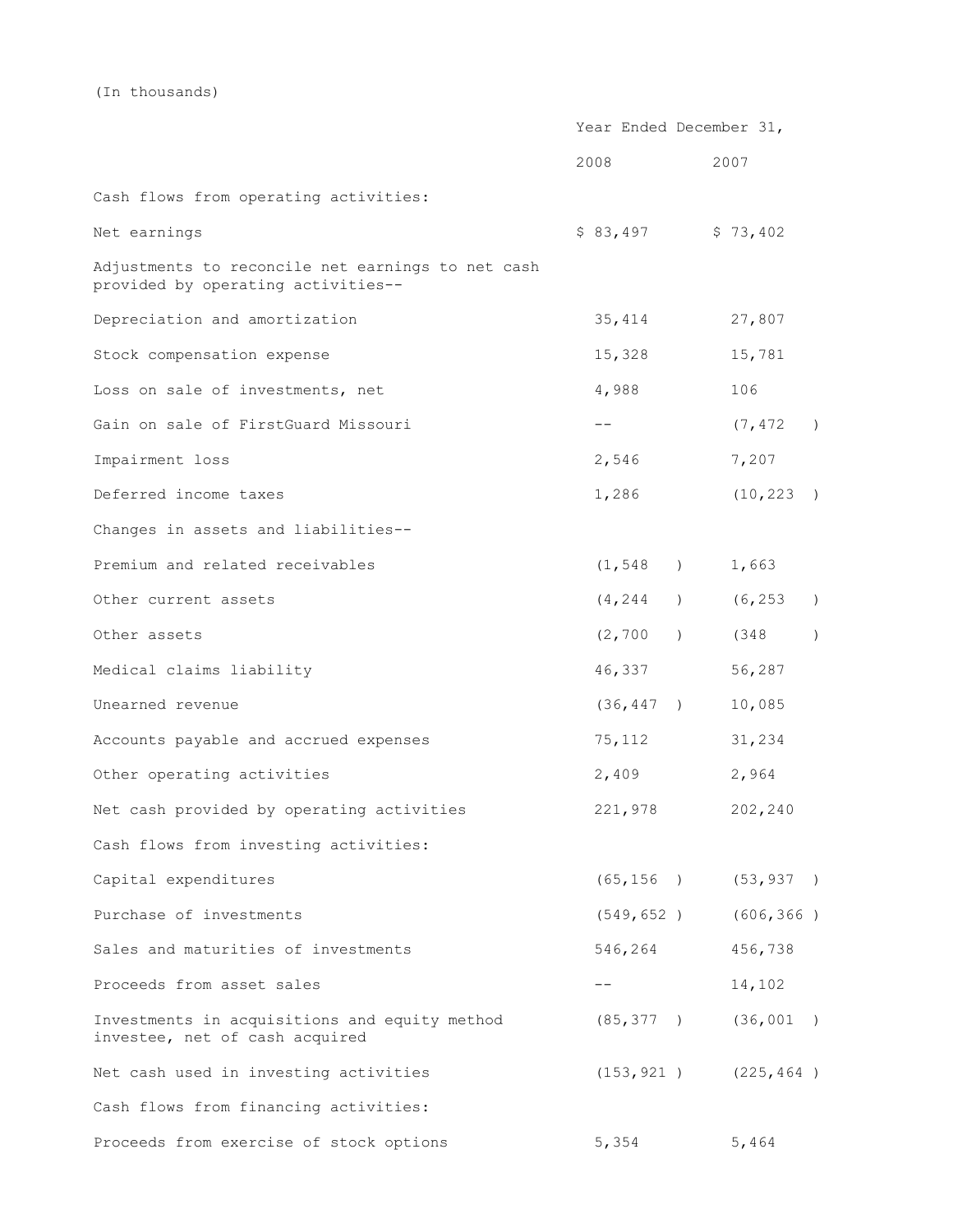| Proceeds from borrowings                                                   | 236,005                   | 212,000   |               |
|----------------------------------------------------------------------------|---------------------------|-----------|---------------|
| Payment of long-term debt and notes payable                                | $(178, 491)$ $(181, 981)$ |           |               |
| Excess tax benefits from stock compensation                                | 3,100                     |           |               |
| Common stock repurchases                                                   | $(23, 510)$ $(9, 541)$    |           | $\rightarrow$ |
| Debt issue costs                                                           | $- -$                     | (5, 181)  | $\rightarrow$ |
| Net cash provided by financing activities                                  | 42,458                    | 20,761    |               |
| Net increase (decrease) in cash and cash<br>equivalents                    | 110,515                   | (2, 463)  | $\rightarrow$ |
| Cash and cash equivalents, beginning of period                             | 268,584                   | 271,047   |               |
| Cash and cash equivalents, end of period                                   | \$379,099                 | \$268,584 |               |
| Supplemental disclosures of cash flow information:                         |                           |           |               |
| Interest paid                                                              | \$15,312                  | \$11,945  |               |
| Income taxes paid                                                          | \$36,801                  | \$7,348   |               |
| Supplemental disclosure of non-cash investing and<br>financing activities: |                           |           |               |
| Property acquired under capital lease obligations                          | $S$ $-$                   | \$1,736   |               |

#### CENTENE CORPORATION

#### CONTINUING OPERATIONS SUPPLEMENTAL FINANCIAL DATA

|                   | Q4        | Q3<br>Q2  |           | Q1        | Q4        |
|-------------------|-----------|-----------|-----------|-----------|-----------|
|                   | 2008      | 2008      | 2008      | 2008      | 2007      |
| MEMBERSHIP        |           |           |           |           |           |
| Managed<br>Care:  |           |           |           |           |           |
| Georgia           | 288,300   | 283,900   | 278,800   | 282,700   | 287,900   |
| Indiana           | 175,300   | 172,400   | 161,700   | 161,300   | 154,600   |
| Ohio              | 133,400   | 132,500   | 137,300   | 131,100   | 128,700   |
| South<br>Carolina | 31,300    | 26,600    | 22,500    | 29,300    | 31,800    |
| Texas             | 431,700   | 436,900   | 427,200   | 369,000   | 354,400   |
| Wisconsin         | 124,800   | 122,500   | 124,800   | 126,900   | 131,900   |
| TOTAL             | 1,184,800 | 1,174,800 | 1,152,300 | 1,100,300 | 1,089,300 |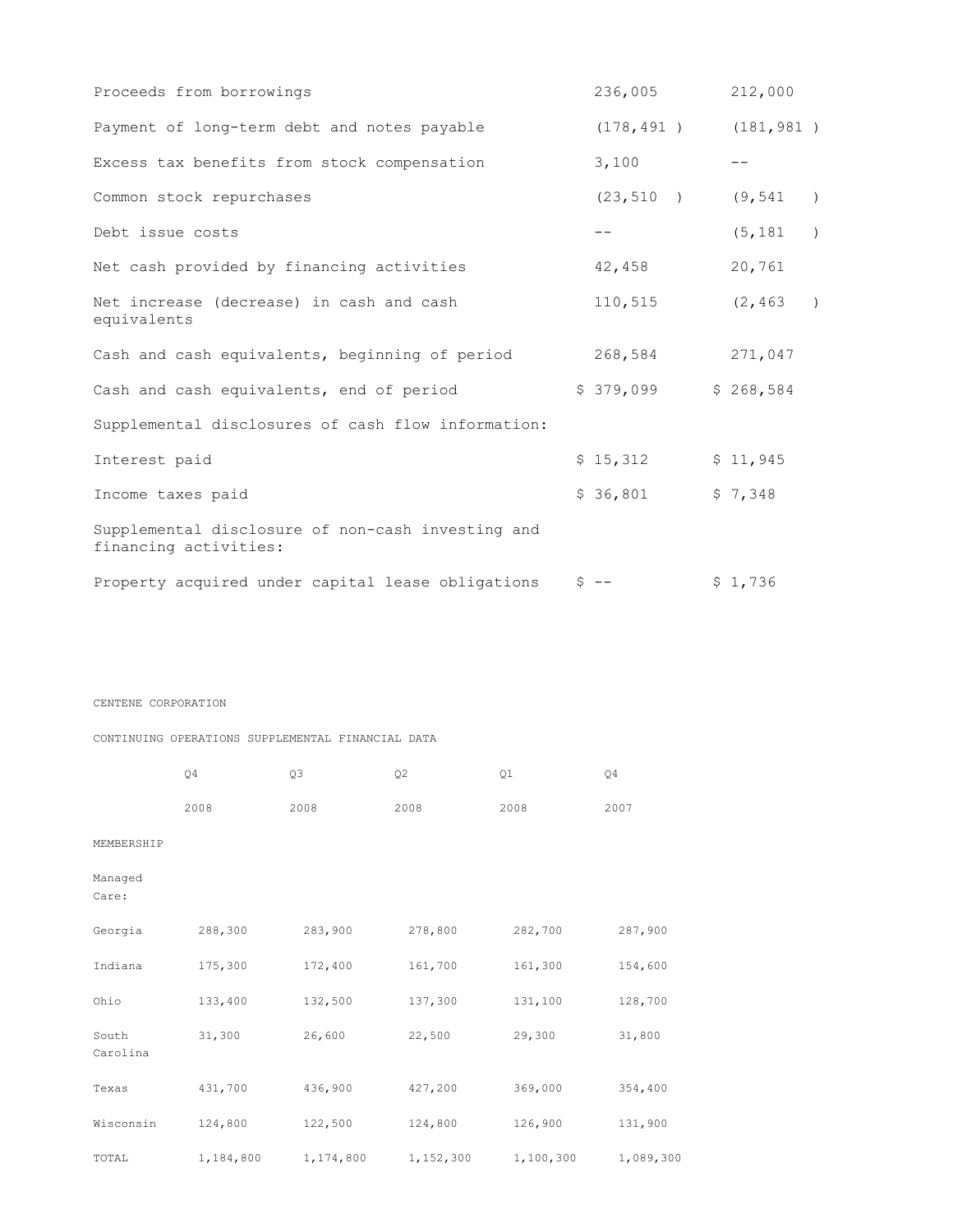| Medicaid                              | 862,500                                                  | 850,500   | 828,700   | 823,600   | 807,600   |
|---------------------------------------|----------------------------------------------------------|-----------|-----------|-----------|-----------|
| SCHIP &<br>Foster<br>Care             | 257,300                                                  | 261,800   | 256,900   | 206,300   | 214,600   |
| ABD &<br>Medicare                     | 65,000                                                   | 62,500    | 66,700    | 70,400    | 67,100    |
| TOTAL                                 | 1,184,800                                                | 1,174,800 | 1,152,300 | 1,100,300 | 1,089,300 |
| Specialty<br>Services<br>$(a)$ :      |                                                          |           |           |           |           |
| Cenpatico<br>Behavioral<br>Health     |                                                          |           |           |           |           |
| Arizona                               | 105,000                                                  | 102,400   | 99,400    | 97,900    | 99,900    |
| Kansas                                | 41,100                                                   | 40,100    | 40,000    | 39,400    | 39,000    |
| Bridgeway<br>Health<br>Solutions      |                                                          |           |           |           |           |
| Long-term<br>Care                     | 2,100                                                    | 1,900     | 1,800     | 1,700     | 1,600     |
| Acute Care                            | 14,900                                                   |           | $- -$     | $- -$     |           |
| TOTAL                                 | 163,100                                                  | 144,400   | 141,200   | 139,000   | 140,500   |
|                                       | (a) Includes external Specialty Service membership only. |           |           |           |           |
| REVENUE<br>PER MEMBER<br>(b)          | \$218.52                                                 | \$213.28  | \$214.76  | \$215.39  | \$210.11  |
| CLAIMS (b)                            |                                                          |           |           |           |           |
| Period-end<br>inventory               | 269,300                                                  | 323,200   | 389,100   | 411,700   | 329,200   |
| Average<br>inventory                  | 288,600                                                  | 298,400   | 235,300   | 285,700   | 244,600   |
| Period-end<br>inventory<br>per member | 0.23                                                     | 0.28      | 0.34      | 0.37      | 0.30      |

(b) Revenue per member and claims information are presented for the Medicaid Managed Care segment.

Q4 Q3 Q2 Q1 Q4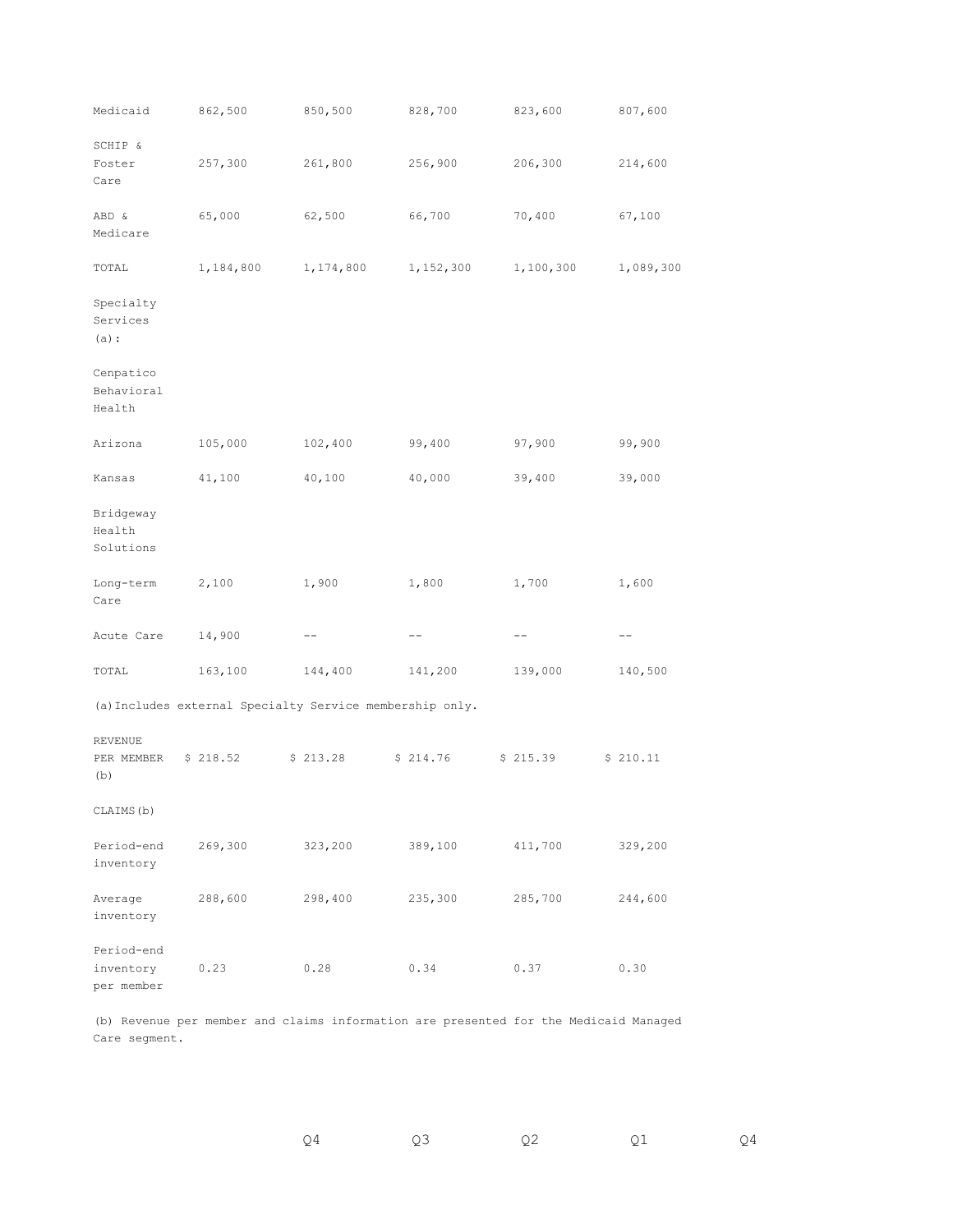|                                                                                                                                                                              | 2008    | 2008    | 2008    | 2008              | 2007    |
|------------------------------------------------------------------------------------------------------------------------------------------------------------------------------|---------|---------|---------|-------------------|---------|
| DAYS IN CLAIMS<br>PAYABLE (c)                                                                                                                                                | 48.5    | 47.9    | 47.8    | 48.3              | 48.3    |
| (c) Days in Claims Payable is a calculation of Medical Claims Liabilities at the<br>end of the period divided by average claims expense per calendar day for such<br>period. |         |         |         |                   |         |
| CASH AND INVESTMENTS<br>(in millions)                                                                                                                                        |         |         |         |                   |         |
| Requlated                                                                                                                                                                    | \$798.0 | \$692.6 | \$653.1 | \$627.1           | \$603.9 |
| Unregulated                                                                                                                                                                  | 24.1    | 26.8    | 29.0    | 25.8              | 33.0    |
| TOTAL                                                                                                                                                                        | \$822.1 | \$719.4 | \$682.1 | \$652.9           | \$636.9 |
| DEBT TO<br>CAPITALIZATION(d)                                                                                                                                                 | 34.6%   | 34.4%   | 32.6%   | $\approx$<br>32.8 | 33.3%   |

(d) Debt to Capitalization is calculated as follows: total debt divided by (total debt + equity).

|                                         |                   | Three Months Ended    | Year Ended        |      |  |  |
|-----------------------------------------|-------------------|-----------------------|-------------------|------|--|--|
|                                         |                   | December 31,          | December 31,      |      |  |  |
|                                         | 2008              | 2007                  | 2008              | 2007 |  |  |
| Health Benefits Ratios                  |                   |                       |                   |      |  |  |
| Medicaid and SCHIP                      |                   | $80.3$ $8$ $83.7$ $8$ | $80.6 %$ $82.8 %$ |      |  |  |
| ABD and Medicare                        | 90.1              | 94.4                  | 91.1              | 91.4 |  |  |
| Specialty Services                      | 85.4              | 78.5                  | 83.8              | 78.4 |  |  |
| Total                                   | 82.3              | 85.3                  | 82.5              | 83.9 |  |  |
| General & Administrative Expense Ratios |                   |                       |                   |      |  |  |
| Medicaid Managed Care                   | $10.4$ % $11.9$ % |                       | $10.4 %$ 11.2 %   |      |  |  |
| Specialty Services                      | 16.7              | 15.7                  | 16.4              | 15.8 |  |  |
| Total                                   | 13.8              | 14.9                  | 13.6              | 14.3 |  |  |

MEDICAL CLAIMS LIABILITIES (In thousands)

Four rolling quarters of the changes in medical claims liabilities are summarized as follows: